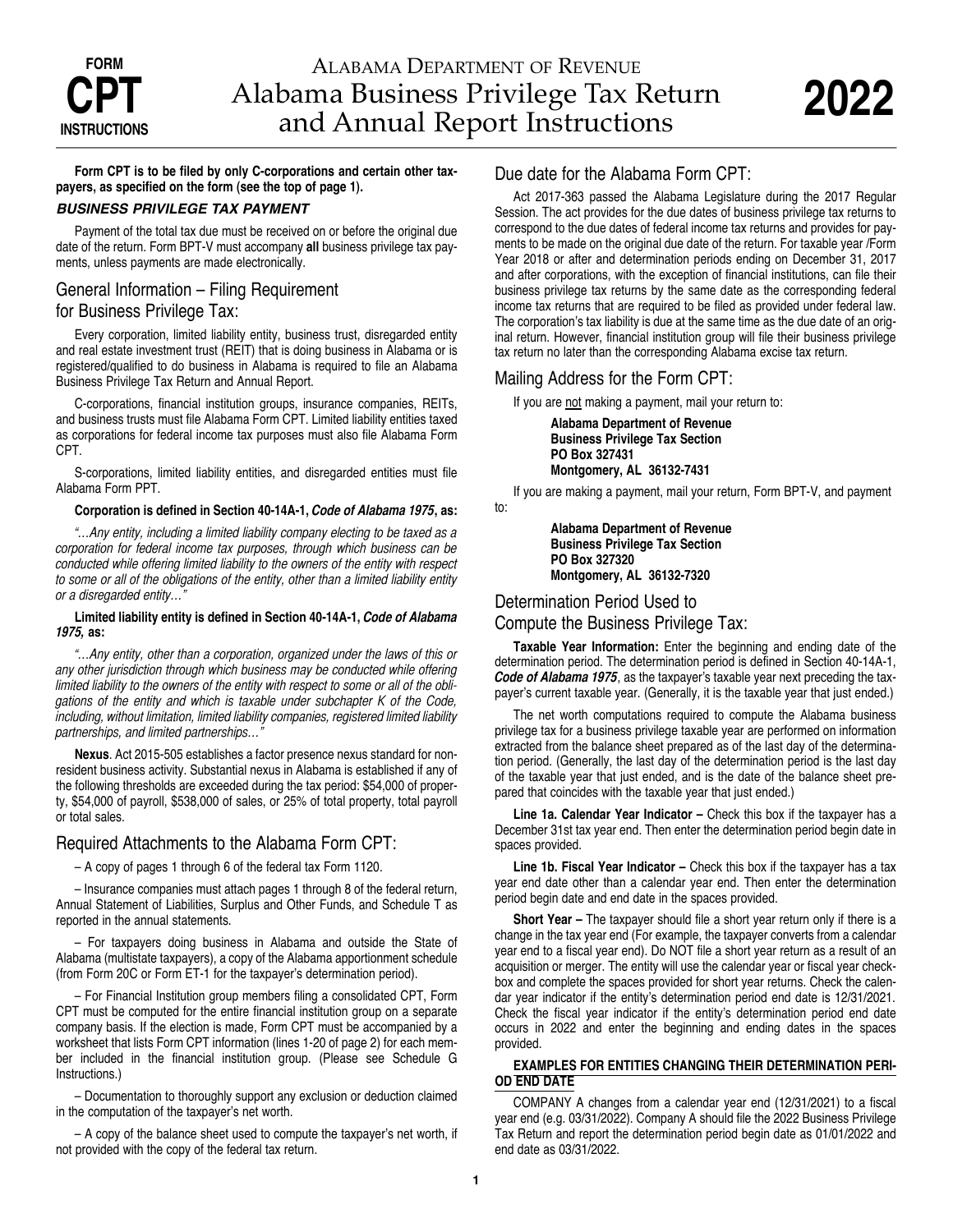COMPANY B changes from a fiscal year end (e.g. 06/30/2021) to a calendar year end (12/31/2021). Company B should file the 2022 Business Privilege Tax Return and report the determination period begin date as 07/01/2021 and end date as 12/31/2021.

**Privilege Tax Prorated for Short Taxable Years –** The business privilege tax is prorated when taxpayers have a short taxable year – See the instructions for line 18, page 2, Form CPT.

**Amended Return Indicator –** Check this box if the return is an amended return. Attach a full explanation for filing the amended return, supporting documentation for the changes, and a computation of the additional amount due or the additional refund due.

**52-53 Week Filer –** Check this box if the company is a 52-53 week filer. If this box is checked, the fiscal year box must also be checked. A 52-53 week tax year is a tax year that varies from 52 to 53 weeks but does not have to end on the last day of the month.

#### Type of Taxpayer:

Indicate the type of taxpayer by checking one of the boxes on line 2a through line 2f.

#### Taxpayer Information:

**Line 3a.** Enter the legal name of the business entity. Do not enter the owner's name or "doing business as" name.

**Line 3b.** The taxpayer's federal employer identification number (FEIN) is required to complete Form CPT, Form PPT, and Form BPT-IN. Enter "applied for" if an FEIN will be assigned to the taxpayer. Check the box (FEIN Not Required) if an FEIN will not be assigned to the taxpayer.

**Line 3c. Street Address –** Enter the taxpayer's mailing address or street address.

**Line 3d. BPT Account Number –** Enter the taxpayer's BPT (Business Privilege Tax) account number only if the taxpayer does not have an FEIN (Federal Employer Identification Number). The account number is issued when the account is opened and is provided in the notice advising the taxpayer of the Business Privilege Tax liability. The account number is also provided in the letter notifying the taxpayer of a Sign-On ID and an Access Code for using the electronic Funds Transfer (EFT) System. Contact the Business Privilege Tax Section (334-242-1170, option 8) for any questions regarding the BPT account number.

**Line 3e. City –** Enter the taxpayer's city.

**Line 3f. State –** Enter the taxpayer's state.

**Line 3g. Zip Code –** Enter the taxpayer's 9-digit zip code.

**Line 3h.** Enter the taxpayer's federal business code number. This number is the North American Industry Classification System (NAICS) reported on the federal income tax return. The federal business code number (NAICS) is also located at www.census.gov or by contacting the U.S. Census Bureau (800-923- 8282).

**Line 3i. Contact Person Concerning This Form –** Enter the name of the person who can answer questions concerning the preparation of this form.

**Line 3j. Contact Person's Phone Number –** Enter the telephone number of the person who can answer questions concerning the preparation of this form.

**Line 3k. Taxpayer's E-mail Address –** Enter the entity's e-mail address.

#### Return Information:

**Line 4a.** Check this box if there is a change in the taxpayer's corporate president information reported on the accompanying Alabama Schedule AL-CAR, Alabama Secretary of State Corporation Annual Report.

**Line 4b.** Check the box if there is a change in the taxpayer's corporate secretary information reported on the accompanying Alabama Schedule AL-CAR, Alabama Secretary of State Corporation Annual Report

**Line 5a. Date of Incorporation or Organization –** Enter the date the entity was incorporated or organized.

**Line 5b. State of Incorporation or Organization –** Enter the state in which the entity was incorporated or organized.

**Line 5c. County of Incorporation or Organization –** Enter the county in which the entity was incorporated or organized.

## Computation of Amount Due or Refund Due:

**Line 6. Secretary of State Corporate Annual Report Fee –** Enter \$10.00, the amount of the Secretary of State's corporate annual report fee. A completed Alabama Schedule AL-CAR, Alabama Secretary of State Corporate Annual Report, must also be attached. Limited Liability Entities taxed as corporations are not subject to the \$10 Secretary of State fee and are not required to complete Schedule AL-CAR. The return will not be considered complete unless the required Alabama Schedule AL-CAR is attached.

A Financial Institution Group filing a consolidated Form CPT would enter an amount equal to the number of Schedule AL-CAR's attached for corporate group members multiplied by \$10.00.

**Line 7. Less: Annual Report Fee Previously Paid for the Taxable Year –** Enter the amount of Secretary of State's annual report fee previously paid for the taxable year (i.e., paid as an automatic extension payment with a Form BPT-V by the original due date of the return, but prior to the annual return's filing on the extended due date of the return). If the return is an amended return, enter the amount of Secretary of State's annual report fee shown for the taxable year on the originally-filed Alabama business privilege tax return.

**Line 8. Net Annual Report Fee Due –** Subtract the amount on line 7 from the amount on line 6.

**Line 9. Privilege Tax Due –** Enter the amount from page 2, Part B, line 20 (Privilege Tax Due). The Alabama business privilege tax is due, in full, by the original due date of the business privilege tax return, without consideration for any filing extensions. There is no provision in the Alabama business privilege tax law to allow an extension of time to pay the amount of tax due.

*Note Concerning Financial Institution Groups. Financial Institution Groups filing a consolidated business privilege tax return, in accordance with Section 40-14A-22(f), Code of Alabama 1975, must enter on line 9, the Privilege Tax Due computed on Alabama Schedule G. See the instructions for Alabama Schedule G, Alabama Business Privilege Tax Financial Institution Group Computation Schedule.*

**Line 10. Less: Privilege Tax Previously Paid for the Taxable Year –** Enter the amount of privilege tax previously paid for the taxable year (i.e., paid as an automatic extension payment with a Form BPT-V by the original due date of the return, but prior to the annual return's filing on the extended due date of the return). If the return is an amended return, enter the amount of business privilege tax shown paid for the taxable year on the originally-filed Alabama business privilege tax return. **Do Not** include previous year overpayments as privilege tax previously paid for the taxable year.

**Line 11. Net Privilege Tax Due –** Subtract the amount on line 10 from the amount on line 9.

**Line 12. Penalty Due –** Enter the total amount of the penalty for failure to timely file the return and the penalty for failure to timely pay the tax shown due on the return, as specified in Section 40-2A-11, *Code of Alabama 1975*. The penalty for failure to timely file an Alabama business privilege tax return by the due date is 10% of the tax shown due with the return or \$50, whichever is greater. The penalty for failure to timely pay the amount of tax shown due on an Alabama business privilege tax return equals to 1% of the amount of tax shown due on the return for each month the tax is unpaid – not to exceed 25% of the amount shown due on the return.

**Line 13. Interest Due –** Enter the amount of interest due on any business privilege tax unpaid as of the original due date of the business privilege tax return. Section 40-1-44(a), *Code of Alabama 1975*, specifies the interest rate to be used in computing the amount of interest due (Section 40-1-44 references Internal Revenue Code Section 6621 for the interest rates to be used for underpayments).

**Line 14. Total Privilege Tax Due –** Add the amounts shown on lines 11, 12, and 13.

**Line 15. Net Tax Due –** Add the amounts shown on line 8 and line 14. A positive amount represents an amount due, and that amount should be entered on line 16 (Payment Due with Return). A negative amount represents a refund due to the taxpayer, and that amount should be entered on line 17 (Amount to be Refunded to Taxpayer).

Line 16. Payment Due with Return - Enter the amount from line 15, but only if the amount is positive.

**Line 17. Amount to be Refunded to Taxpayer –** Enter the amount from line 15, but only if the amount is negative.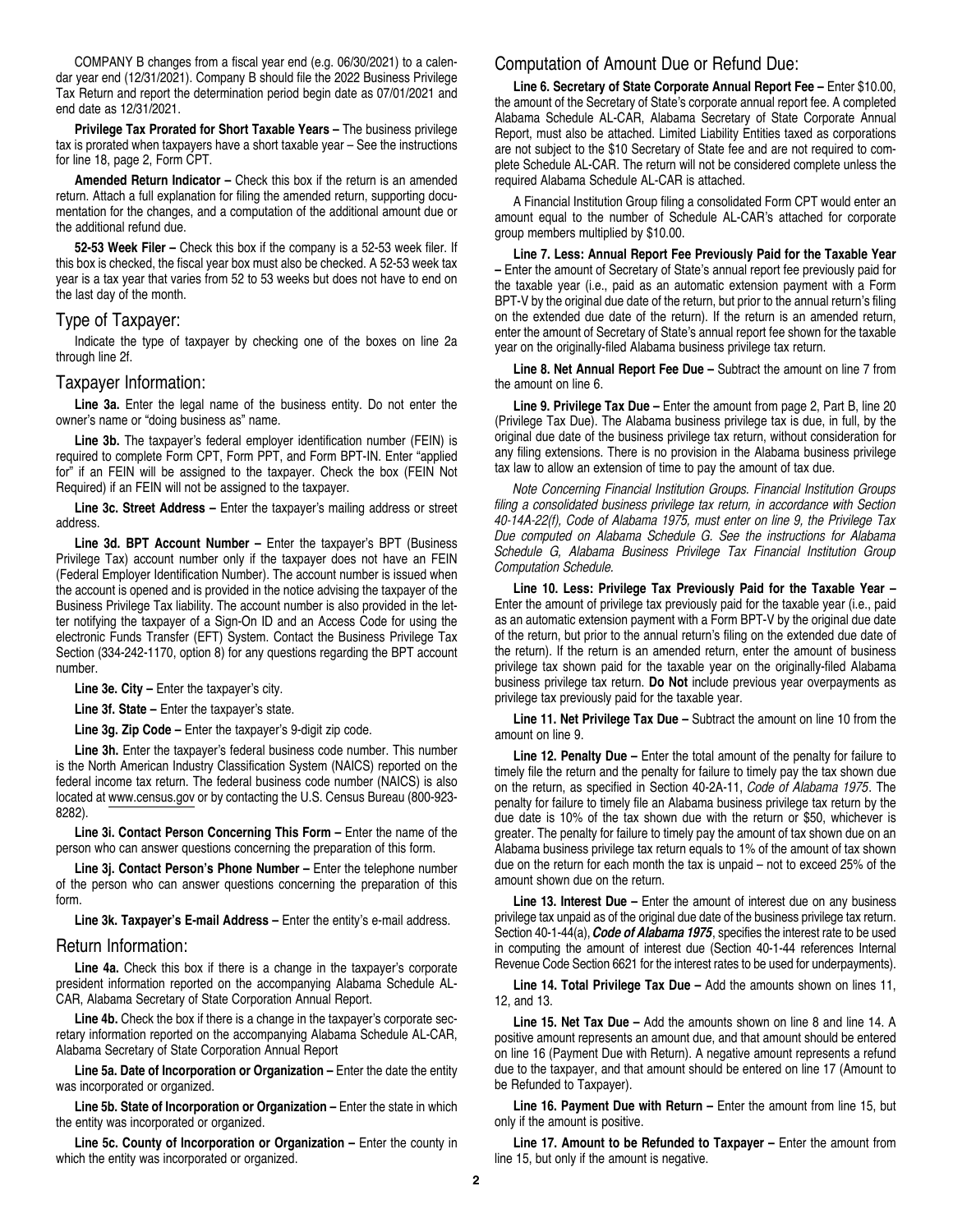**Line 18. Indicate Payment Type –** Check the box if the payment was remitted electronically.

#### How to Make EFT Payments:

#### **ACH Credit Method Payment:**

In order to pay the Alabama business privilege tax using EFT, (ACH Credit Method Payment), the taxpayer must first be a registered EFT taxpayer. To register for EFT, taxpayers must complete Form EFT: 001, EFT Authorization Agreement Form, and submit it to the Alabama Department of Revenue's EFT Unit. Form EFT: 001 and instructions can be downloaded from the Department's website at www.revenue.alabama.gov/forms.

#### **My Alabama Taxes Payment:**

The Department of Revenue mails each newly incorporated/organized company a letter with a Sign-On ID and Access Code to access My Alabama Taxes for electronic payments. All existing companies are mailed Sign-On ID and Access Code letters. For more information or to make a payment, refer to the website at www.revenue.alabama.gov or www.myalabamataxes.alabama.gov.

## **Instructions for Form CPT, Page 2**

**Line 1a.** Enter the taxpayer's Federal Employer Identification Number (FEIN).

**Line 1b.** Enter the legal name of the business entity as shown on page 1, line 3a.

**Line 1c. Determination Period End Date/Balance Sheet Date –** The Determination Period End Date is the date of the balance sheet from which the net worth computations are made.

## Part A – Net Worth Computation:

**Line 1.** Enter the total amount of the taxpayer's capital stock and additional paid in capital, but not less than zero. The amount must not be reduced for any treasury stock owned by the corporation.

**Line 2.** Enter the amount of retained earnings, but not less than zero. Include any amounts designated for the payment of dividends until the amounts are definitely and irrevocably placed to the credit of the stockholders, subject to withdrawal on demand. If the taxpayer does not issue stock or if the taxpayer is either a business trust or a limited liability entity taxed as a corporation for federal tax purposes, enter the book value of the taxpayer's assets and liabilities (assets minus liabilities). The amount entered on line 2 must not be less than zero.

**Line 3.** Enter the gross amount of related party debt exceeding the total of the amounts entered on line 1 and line 2, as required by Section 40-14A-23, *Code of Alabama 1975*. This amount will be added to the amounts on line 1 and line 2 in arriving at the taxpayer's net worth. Related parties are defined in Section 40-14A-1, *Code of Alabama 1975*, as any member of a controlled group of corporations as defined by Internal Revenue Code Section 1563. The definition of related parties also includes any limited liability entity that would be a member of a controlled group if rules similar to Section 1563 were applied to limited liability entities. Note: The amount entered on line 3 must not be less than zero. Individual shareholders are not considered related parties. Related party debt and related party receivables **are not netted** in any circumstances. Exempt payables are defined as stated in Section 40-14A-23(e)(2)(b). They include trade debt, accounts payable, or deposit liabilities to related parties that are doing business in Alabama. Non-Exempt payables are all other related party debts.

**Line 4.** Enter the excess amount (the amount in excess of \$500,000 for each shareholder) of compensation or similar amounts paid to (or accrued as a liability to) certain direct or indirect shareholders, as defined in Section 40-14A-23, *Code of Alabama 1975*. This amount will be added to lines 1, 2, and 3 in arriving at the taxpayer's net worth. Section 40-14A-23(f), *Code of Alabama 1975*, should be referred to for a more thorough explanation of this adjustment.

**Line 5. Total Net Worth –** Enter the sum of lines 1 through 4.

#### Part B – Privilege Tax Exclusions and Deductions:

**Exclusions –** Exclusions are allowed by Section 40-14A-23 (g), *Code of Alabama 1975*. Attach documentation supporting any exclusion claimed on the return.

**Line 1.** Enter the Total Net Worth from line 5, Part A.

**Line 2.** Enter the total book value amount for the investment the taxpayer

has in the equity of other taxpayers. Attach a listing providing for each separate investment, the name of the taxpayer, the taxpayer's FEIN, the taxpayer's address and the book value of the investment. This exclusion is not available for the book value of a security (as defined in Internal Revenue Code Section 1236) held by a dealer in securities (as referred to in Internal Revenue Code Section 1236) primarily for sale to customers in the ordinary course of its trade or business.

**Line 3.** This exclusion is only available to financial institutions. Financial institutions should enter the total book value amount of the investments in other corporations or LLE's. The financial institution taxpayer must have an ownership percentage in the other entity of more than 50%. Section 40-14A-23(g), *Code of Alabama 1975*, provides additional information concerning the exclusion. Attach a listing providing for each separate investment, the name of the entity, the entity's FEIN, the entity's address, and the book value of the investment. The return will not be considered complete without the listing.

**Line 4.** Enter the amount reported on the taxpayer's balance sheet for the unamortized portion of goodwill and core deposit intangibles that resulted from a direct purchase of another corporation or limited liability entity. For goodwill, attach a listing showing for each direct purchase the goodwill originally acquired, the date the direct purchase occurred, accumulated amortization, the name and location of the business acquired, and the name and FEIN of the entity that acquired the business and goodwill.

**Line 5.** Enter the amount reported on the taxpayer's balance sheet for the unamortized portion of post-retirement benefits, which the taxpayer elected to amortize under Financial Accounting Standards Board (FASB) Statement Number 106, Employers' Accounting for Post-retirement Benefits Other Than Pensions. The statement was issued in December 1990, and focuses principally on post-retirement health care benefits. The supporting documentation should include a description of benefits, amortization schedule, and the line detail of the post-retirement benefits on the balance sheet.

**Line 6.** This exclusion is only available to financial institutions. Financial institutions should enter the total amount that the net worth (computed in accordance with lines 1 through 5, above) exceeds 6% of the total assets of the financial institution taxpayer. Attach a computation of the amount claimed as this exclusion.

**Line 7. Total Exclusions –** Enter the total of lines 2 through 6.

#### **Net Worth Apportionment**

**Line 8. Net Worth Subject to Apportionment –** Enter the difference between line 1 (Total Net Worth) and line 7 (Total Exclusions).

**Line 9. Apportionment Factor –** Section 40-14A-24(a), *Code of Alabama 1975*, establishes the net worth apportionment requirements for the Alabama business privilege tax. Taxpayers that conducted all of their business in Alabama during the determination period should enter 100%. No supporting documentation is required of taxpayers reporting an apportionment factor of 100%.

Taxpayers that conducted business both within and without Alabama (multistate taxpayers) during the determination period should generally not enter 100%. Multistate taxpayers must enter the same factor as was used by the taxpayer during the determination period for purposes of apportioning the taxpayer's income in accordance with Alabama's income tax law (Chapter 18, Title 40, *Code of Alabama 1975*) or Alabama's financial institutions excise tax law (Chapter 16, Title 40, *Code of Alabama 1975*). Attach a copy of the computation of the apportionment factor from the applicable Alabama tax return for the determination period.

The apportionment factor to be used by insurance companies, subject to Alabama's insurance premiums tax law (Chapter 4A, Title 27, *Code of Alabama 1975*) shall be the ratio of the insurer's Alabama premium income to its nationwide total direct premiums as reflected on Schedule T of the insurer's annual statement filed with the Commissioner of Insurance for the immediately preceding calendar year. A copy of the Schedule T as filed with the Insurance Department must be attached.

Taxpayers required to file an Alabama business privilege tax return, but were not required to file a tax return in accordance with Alabama's income tax law or financial institutions excise tax law, and were not subject to Alabama's insurance premiums tax law, must compute the apportionment factor as if the taxpayer were subject to Alabama's income tax law. Taxpayers computing the apportionment factor in this manner must attach a computation of the apportionment factor.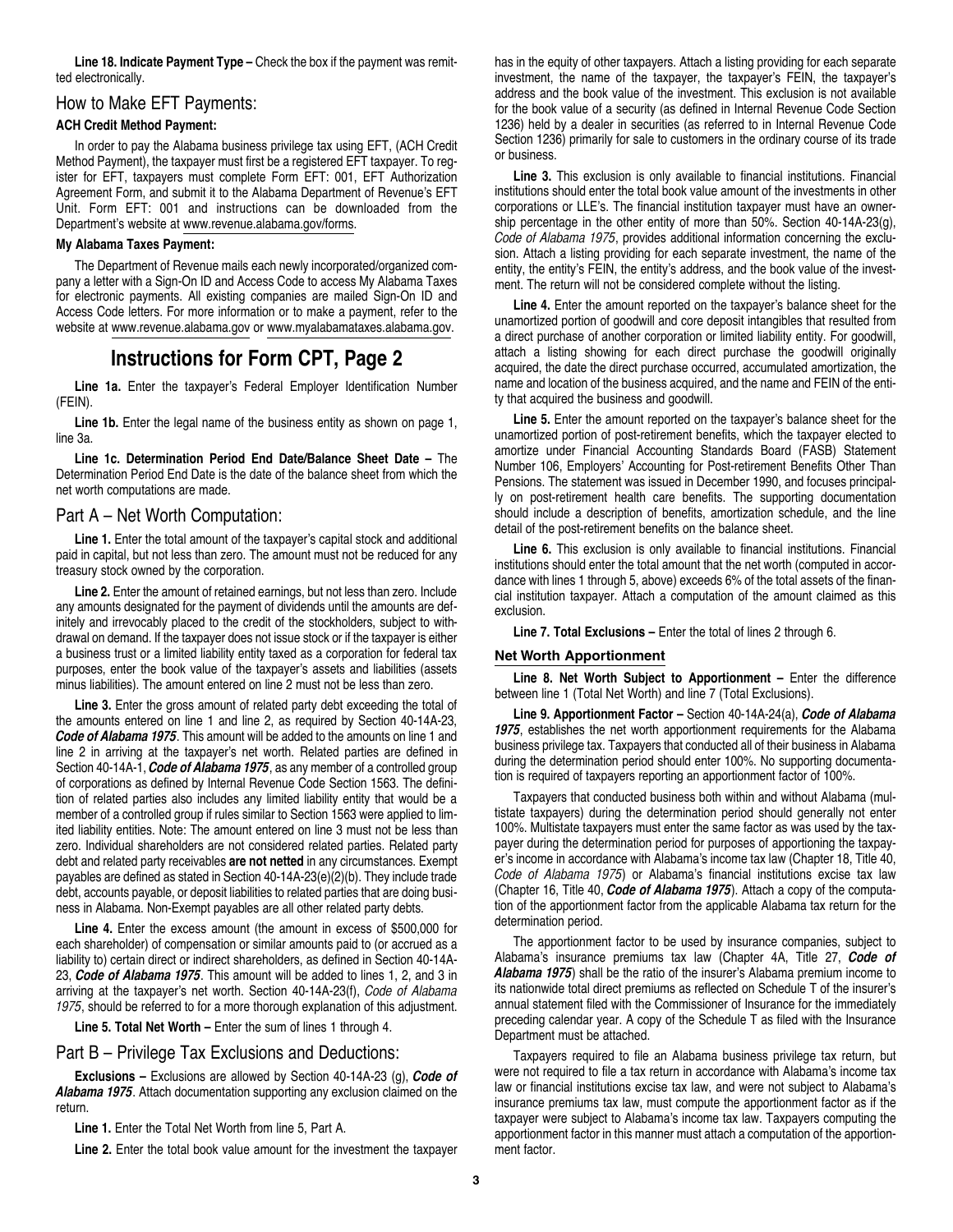**Line 10. Total Alabama Net Worth –** Multiply line 8 (Net Worth Subject to Apportionment) by line 9 (Apportionment Factor).

#### **Deductions**

Deductions are allowed by Section 40-14A-24(b), *Code of Alabama 1975*. Attach documentation supporting any deduction claimed on the return.

Line 11. Enter the net amount invested in bonds and securities issued by the State of Alabama, or its political subdivisions, prior to January 1, 2000.

"Net amount invested" means the cash, including any premium and net of any discount, paid as the purchase price for the bond or other security, less the amount of any premium amortized and plus the amount of any discount accreted, reduced by the proportionate amount of principal on the bond or other security that is amortized or otherwise paid or retired.

The taxpayer must attach a schedule listing the details of the deduction. For each bond or security, the listing should provide the net amount invested, the issuing agency, issuance date, and how the investment is reported on the taxpayer's balance sheet.

This deduction is not available to dealers in securities (those subject to the requirements of Internal Revenue Code Section 1236) for the book value of bonds and securities held by the dealer primarily for sale to customers in the ordinary course of its trade or business.

**Line 12.** Enter the net amount invested in, or book value from the taxpayer's balance sheet, for all devices, facilities, or structures, and all identifiable components or materials for use therein, that are located in Alabama and are acquired or constructed primarily for the control, reduction, or elimination of air, ground, or water pollution or radiological hazards where such pollution or radiological hazards result from or would be caused by the taxpayer's activities in Alabama.

Deductions are allowed by Section 40-14A-24(b), *Code of Alabama 1975*. Attach documentation supporting any deduction claimed on this return.

**Line 13.** Enter the amount reported on the taxpayer's balance sheet for the balance of any reserve, account, or trust reasonably determined to satisfy any liability that is imposed by federal, state, or local government laws or regulations for reclamation, storage, disposal, decontamination, retirement, or other related costs associated with a plant, facility, mine, or site in Alabama. Attach documentation identifying the applicable law or regulation that establishes taxpayer's liability, as well as a computation of the liability. The documentation must also identify the location of the plant, facility, mine or site in Alabama.

Line 14. Enter the total amount reported on the taxpayer's balance sheet as the book value of the taxpayer's investment in low-income, residential real estate projects that qualify for federal or state income tax credits, loans or grants. The taxpayer must attach a schedule listing the details of the deduction. For each separate low-income housing project, the attached documentation must identify the name of the project, the FEIN of the project, the site of the project, and the net amount invested in the project. The documentation must also identify how the investments are reported on the taxpayer's balance sheet.

**Line 15. Total Deductions –** Enter the total of lines 11 through 14.

#### **Computation of Privilege Tax Due**

**Line 16. Taxable Alabama Net Worth –** Enter the difference between line 10 (Total Alabama Net Worth) and Line 15 (Total Deductions).

**Line 17a. Federal Taxable Income Apportioned to Alabama –** Enter the federal taxable income used to determine the Tax Rate (see line 17b) which is applied to the Taxable Alabama Net Worth (see line 16) to arrive at the Gross Privilege Tax Calculated (see line 18). The tax rate used to compute the business privilege tax is based upon the taxpayer's federal taxable income, as required by Section 40-14A-22, *Code of Alabama 1975.*

**Federal Taxable Income for C-corporations, Real Estate Investment Trusts, and Financial Institutions –** C-corporations, REITs, and Financial Institutions are to use their federal taxable income before net operating losses and special deductions for the federal taxable income columns of the tax rate table, shown below. The federal taxable income shall be apportioned in accordance with Chapter 27, Title 40, *Code of Alabama 1975*. The deduction for federal income tax is not allowed in computing the federal taxable income amount. C-corporations filing as members of an Alabama affiliated group must determine federal taxable income on a separate company basis.

**Federal Taxable Income for Insurance Companies –** For U.S. Life Insurance Company filing Internal Revenue Service Form 1120-L, federal taxable income shall be total taxable income less the dividends received deduction and the net operating loss deduction. For those U.S. Property and Casualty Insurance Companies filing Internal Revenue Service Form 1120-PC, federal taxable income shall be taxable income less the dividend received deduction and the net operating loss deduction. This income shall be apportioned in accordance with Title 27, *Code of Alabama 1975*, relating to insurance companies.

#### **Line 17b. Tax Rate –**

The tax rate is specified in Section 40-14A-22(b), *Code of Alabama 1975*, and is determined using the following table:

#### **Federal Taxable Income Apportioned and Allocated to Alabama**

|          |              |                      |             |                 | Amount of tax per  |
|----------|--------------|----------------------|-------------|-----------------|--------------------|
|          | More Than or |                      |             |                 | \$1,000 of Taxable |
| Equal to |              | <b>But Less Than</b> |             | <b>Tax Rate</b> | Alabama Net Worth  |
|          |              | S                    |             | .00025          | .25 per \$1,000    |
| S        |              | S                    | 200,000     | .00100          | \$1.00 per \$1,000 |
| \$       | 200.000      | S                    | 500.000     | .00125          | \$1.25 per \$1,000 |
| S        | 500.000      |                      | \$2,500,000 | .00150          | \$1.50 per \$1,000 |
|          | \$2,500,000  |                      |             | .00175          | \$1.75 per \$1,000 |

#### **Line 18. Gross Privilege Tax Calculated –**

Multiply line 16 (Taxable Alabama Net Worth) by line 17b (Tax Rate).

*Example:*

| Line 17a – Federal Taxable Income Apportioned and |  |        |
|---------------------------------------------------|--|--------|
|                                                   |  |        |
|                                                   |  | .00125 |
| Line 18 - Gross Privilege Tax Calculated\$ 1,250  |  |        |

**Special Calculation for Short Taxable Years:** If the taxable year is a short taxable year, the gross privilege tax calculated will be prorated using a fraction, the numerator of which is the number of calendar days in the short taxable year and the denominator of which will be 365. The computation of prorated business privilege tax must be attached to the return. Please note the taxpayer should file a short year return only if there is a change in the tax year end (For example, the taxpayer converts from a calendar year end to a fiscal year end).

*Example Assuming Facts from Above Example and a Short Year of 180 days:*

| Taxable Alabama Net Worth                |                           |  |
|------------------------------------------|---------------------------|--|
| Multiplied by Tax Rate Equals            | \$1.250                   |  |
| Multiplied by                            | 180/365 Short year factor |  |
| Line 18 - Gross Privilege Tax Calculated | \$616                     |  |

Please note: A determination period that is less than a full year does not constitute a short year return. If a taxpayer has a change in tax year to a calendar tax year or vice versa, the return for the new tax year is not the short year return.

Example: Corporation A previously had a tax year ending June 30 but has changed to a calendar tax year effective January 1, 2022. The corporation previously filed the 2021 Business Privilege Tax return based on the determination period ending June 30, 2021. The 2022 return would have as its determination period July 1, 2021-December 31, 2021. The 2022 return pays the tax for the full 2022 tax year; therefore it would not be a short year return. The 2021 tax year was a short tax year. The 2021 return would need to be amended, with the tax due prorated.

**Line 19. Alabama Enterprise Zone Credit –** Enter the amount of Alabama Enterprise Zone Credit to which the taxpayer is entitled. Attach supporting documentation from the Alabama Department of Economic and Community Affairs (ADECA) showing the amount of the Alabama Enterprise Zone Credit the taxpayer is entitled to claim. Contact ADECA for additional information concerning the Alabama Enterprise Zone Credit.

**Line 20. Privilege Tax Due –** Enter the difference between line 18 and 19, but not less than \$100, the minimum amount of the tax. This amount is also entered on page 1 of Form CPT on line 9, in the Computation of Amount Due or Refund Due area of the page. For Consolidated Financial Institution Group Members, enter the total from the attached spreadsheet. Please see Schedule G instructions for further explanation.